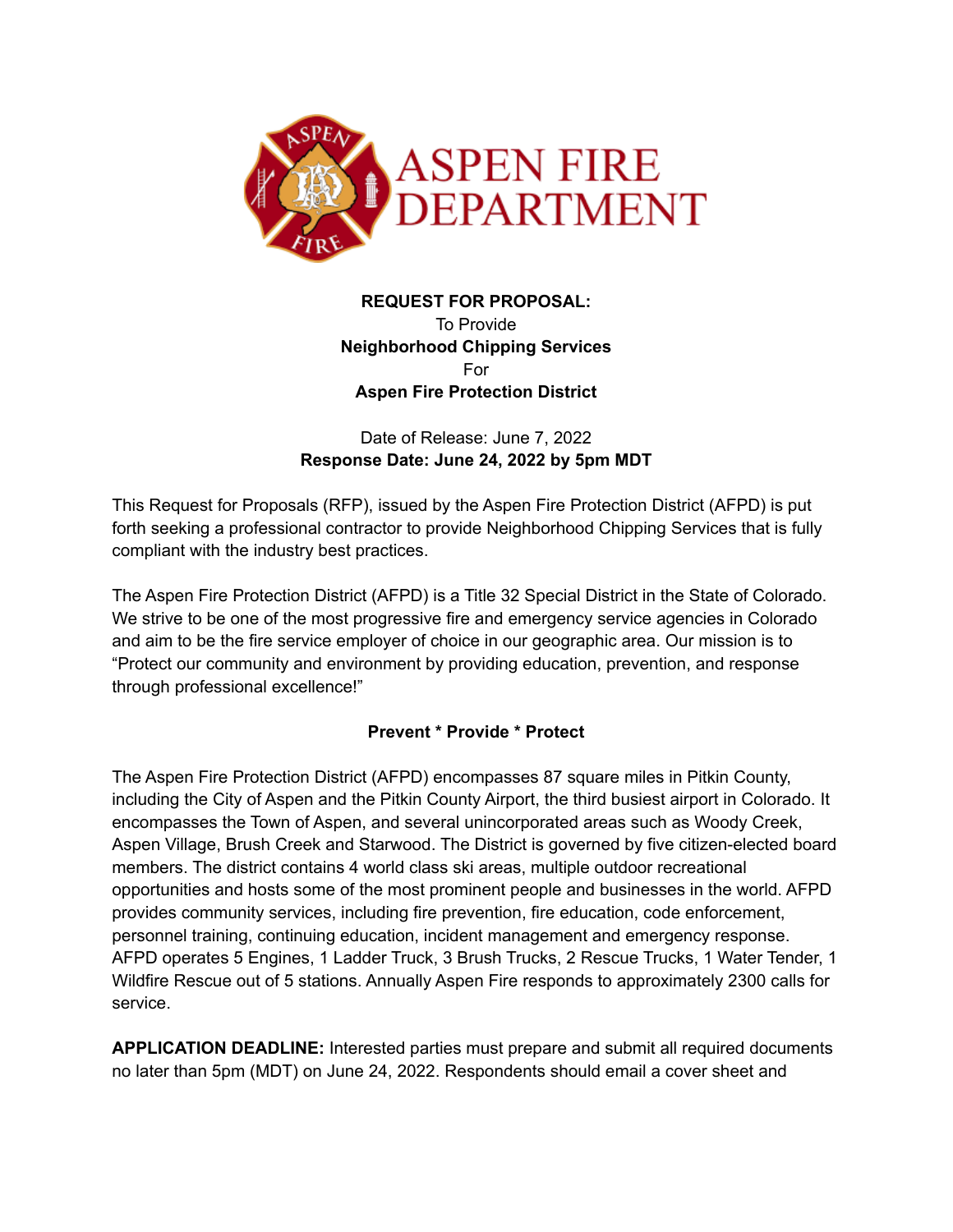attachment(s) addressing the response requirements before the deadline to [ali.hager@aspenfire.com](mailto:ali.hager@aspenfire.com). Late proposals will not be reviewed.

Questions about proposal submission should be sent by June 13, 2022 to [ali.hager@aspenfire.com](mailto:ali.hager@aspenfire.com).

## **PROJECT SUMMARY**

One of AFPD's priority initiatives is to empower homeowners to complete their own fuels reduction work on their own properties. In May 2022, Aspen Fire received a grant from the International Association of Fire Chiefs for a "Neighborhood Chipping Program." Through this grant, Aspen Fire has a budget of \$15,492.00 to treat three (3) neighborhoods categorized as "high-risk" and "very high-risk" according to Aspen Fire's risk assessment data. All deliverables must be completed by August 15, 2022.

The Neighborhood Chipper program involves chipping assembled branches and brush (cut and piled by homeowners) along public and private roadways. The project requires chipping and removal of project-generated slash and may require traffic control during collection.

AFPD is planning for participation of approximately 40-50 homes across three (3) neighborhoods over up to four dates in July and early August. Homeowners will be required to sign up in advance to participate in the program. AFPD expects approximately 15 homeowner signups per neighborhood.

Assuming the average house takes 40 minutes of chipping each, we approximate roughly 30 hours of labor to be fulfilled by a contractor. Day-of chipping will include a two-person chipper crew, two truck drivers, and two flaggers to assist with traffic control. All wood chips resulting from this program will be removed from the chipping site and disposed of at Pitkin County Landfill which has a free composting service.

AFPD has compiled a list of materials guidelines for success. Participant guidelines and online registration will be clearly communicated through participating neighborhoods/ HOA's in early June.

#### PILE GUIDELINES

- Piles must be stacked with the cut ends facing the road (see photo)
- Piles must be within 5 feet of the public roadway, but not touching the road, in drainage ditches or impeding any traffic
- Maximum number of piles: 5 per property
- Maximum pile size is 5 feet high x 5 feet deep x 7 feet long
- Piles that are created using heavy machinery that are very difficult to pull apart to chip will be rejected

MATERIALS GUIDELINES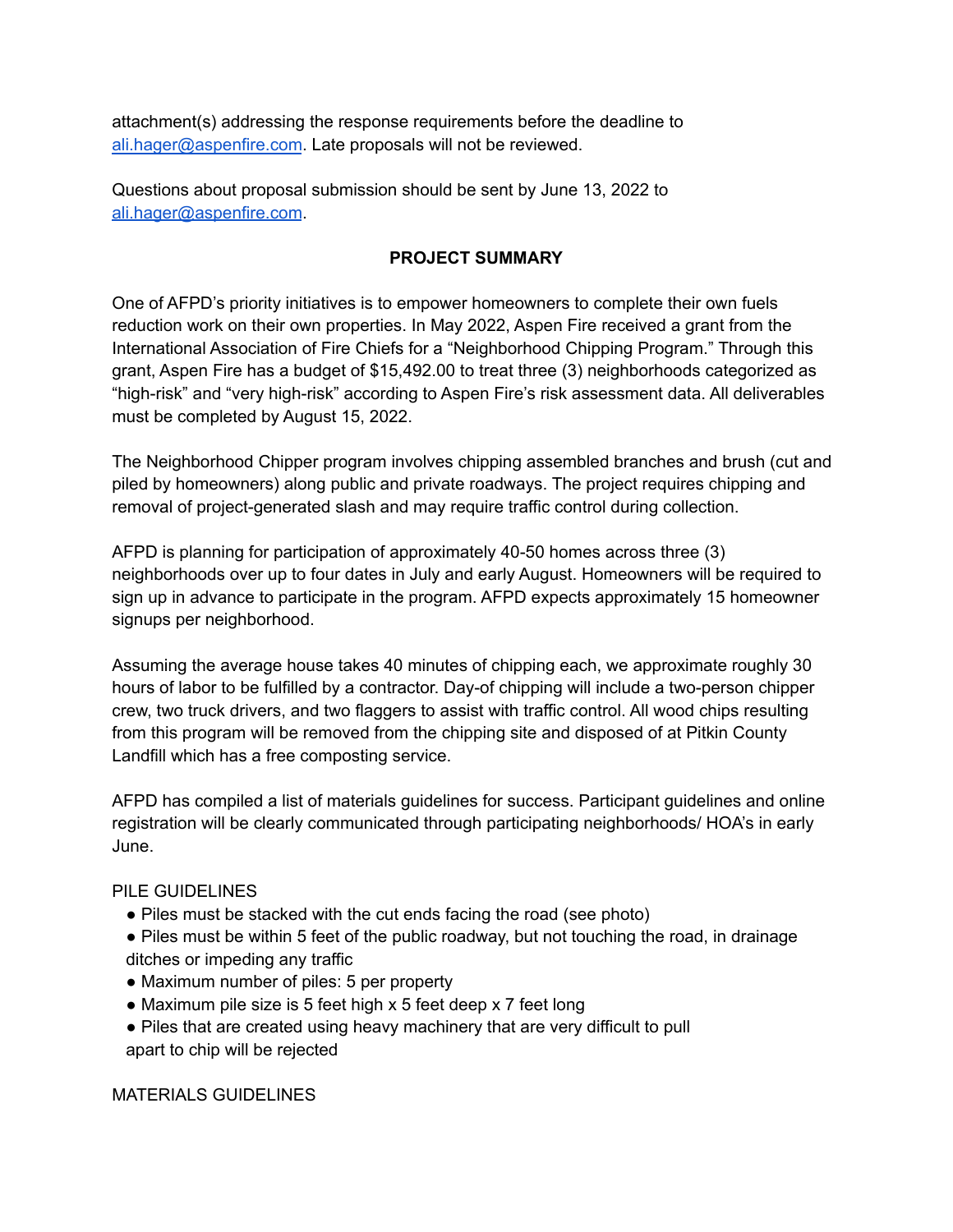Accepted materials include trees, tree branches, small diameter logs and brush (cut away from root mass).

The following restrictions apply:

- No logs or branches with a diameter greater than 6 inches
- No construction, building or other man-made materials
- No lumber, fence posts or signs
- No roots, rootwads, stumps or anything else that grows below the soil
- No materials that contain dirt, sand, gravel or rocks
- No materials that contain any metal (nails, screws, fencing), string or other man-made materials
- No herbaceous / non-woody plant material

### **EXPECTED TIMELINE**

Up to four chipper dates in July and early August will be selected. Each of the 3 participating neighborhoods will have a dedicated chipping day. Dates will be decided by Aspen Fire, Pitkin County Landfill, and participating neighborhood leadership.

|                                                                                                     | <b>Start</b> | End         |
|-----------------------------------------------------------------------------------------------------|--------------|-------------|
| <b>Planning</b>                                                                                     |              |             |
| HOA Outreach - selecting neighborhood partners                                                      | 10-May-2022  | 31-May-2022 |
| Release Request for Proposals (RFP)                                                                 | 07-Jun-2022  | 24-Jun-2022 |
| <b>Execution</b>                                                                                    |              |             |
| <b>Select Contractor</b>                                                                            | 24-Jun-2022  | 05-Jul-2022 |
| Coordinate dates with Landfill                                                                      | 18-Jun-2022  | 18-Jun-2022 |
| Advertise program to HOA's                                                                          | 18-Jun-2022  | 15-Jul-2022 |
| Create & Launch web sign up sheet                                                                   | 18-Jun-2022  | 15-Jul-2022 |
| Launch                                                                                              |              |             |
| 1 chipper day in each of the 3 participating<br>neighborhoods, plus 1 date built in for contingency | 15-Jul-2022  | 15-Aug-2022 |

#### **RESPONSE REQUIREMENT SUMMARY**

#### **Form of Response**

This Section contains detailed instructions to which Proposers must adhere in the preparation and submission of proposals to the Aspen Fire Protection District. For purposes of evaluation, Proposers are advised that the proposal content, completeness of information, clarity, ease of reference and effectiveness in demonstrating the qualifications of the Proposer is most important. Failure to comply with these instructions may result in disqualification. One (1) electronic copy (PDF) shall be submitted to [ali.hager@aspenfire.com](mailto:ali.hager@aspenfire.com) by 5pm, (MDT), June 24, 2022. All proposals shall be submitted electronically to the above email address.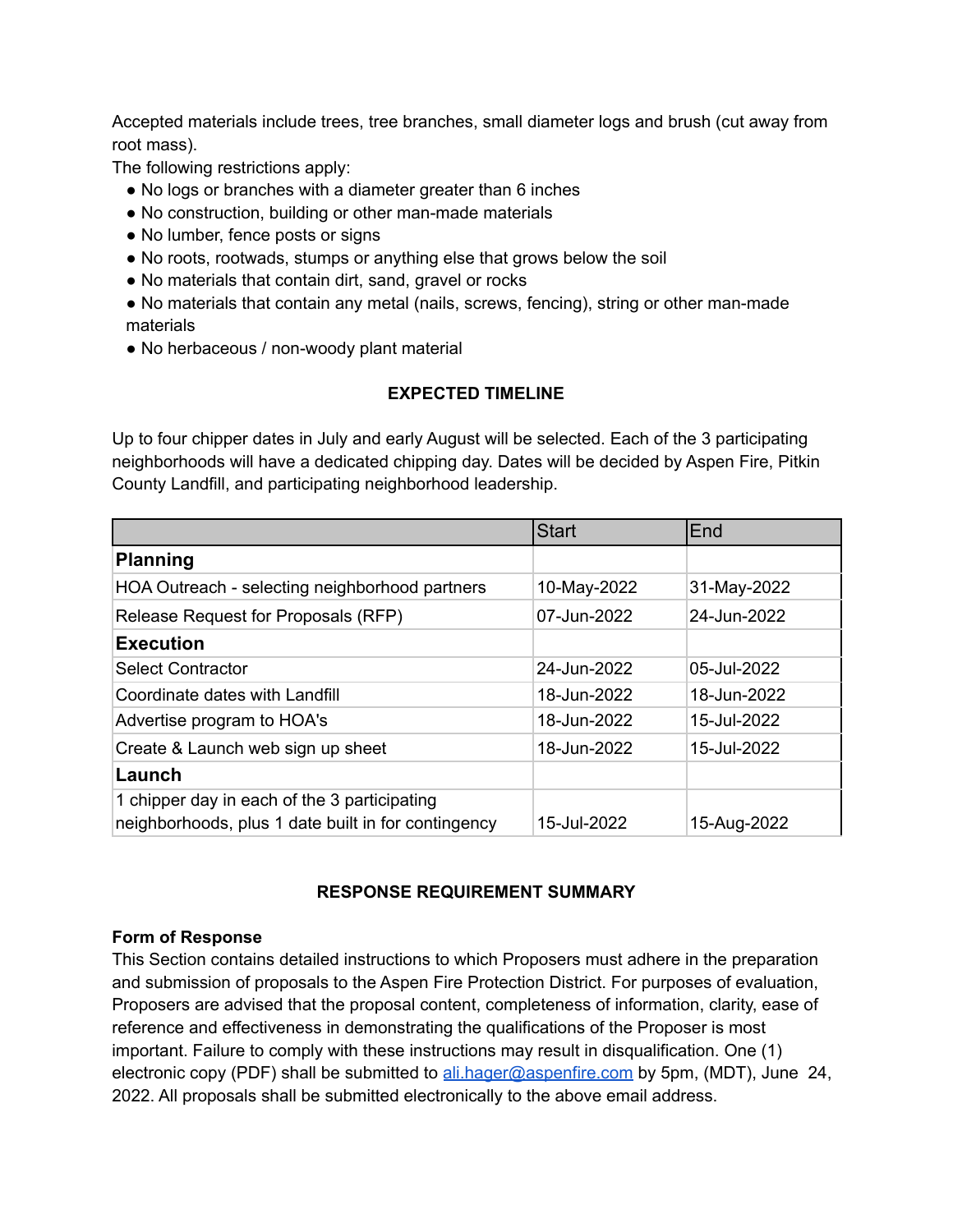Contractor is expected to furnish all project equipment including a chipper, at least one\* truck sufficient to haul the chipper and chips, PPE and safety gear, etc.

Proposals must include the following information to be considered:

1. Cover letter introducing the organization, describing the interest the Proposer has in working on the project and what uniquely sets them apart from other equally qualified Proposers.

2. Identify your abilities, plan of action, and timetables for deliverables noted in the RFP

3. A detailed project proposal including milestones and costs

4. Description of the development approach to the project, noting project understanding, unique challenges, assessments and project interpretation, and strengths that the individual, firm or team bring to this project. Please be clear and concise when describing the development approach.

5. Professional background information about the Proposer including an indication of who is the project lead, key team members responsible for the project and brief narratives of their backgrounds relevant to this work.

6. Provide a fee proposal for the scope of services of the project, with a breakdown of that fee. The fee proposal breakdown shall include a complete line-item budget for the work with explanations as necessary. Interested contractors must submit a summary of rates below, where applicable, and a brief written narrative with three references of prior work.

| <b>Item</b> | <b>Equipment</b>                                                                                           | Rate<br>(Put N/A if not<br>applicable) |
|-------------|------------------------------------------------------------------------------------------------------------|----------------------------------------|
| 6а.         | Do you have your own chipper to deploy? (Indicate type,<br>size, throughput capacity)                      | /hour                                  |
| 6b.         | Labor, Chipper(s) (Indicate cost per person per hour,<br>and how many to run chipper)                      | /hour                                  |
| $6c.*$      | Do you have your own dump truck or 4x4 truck with chip<br>trailer or box? Please indicate type, size, etc) | /hour                                  |
| 6d.*        | Labor, truck driver(s) (Indicate cost per person per hour)                                                 | /hour                                  |
| 6e.         | Flagger for Traffic Control (Indicate cost per person per<br>hour)                                         | /hour                                  |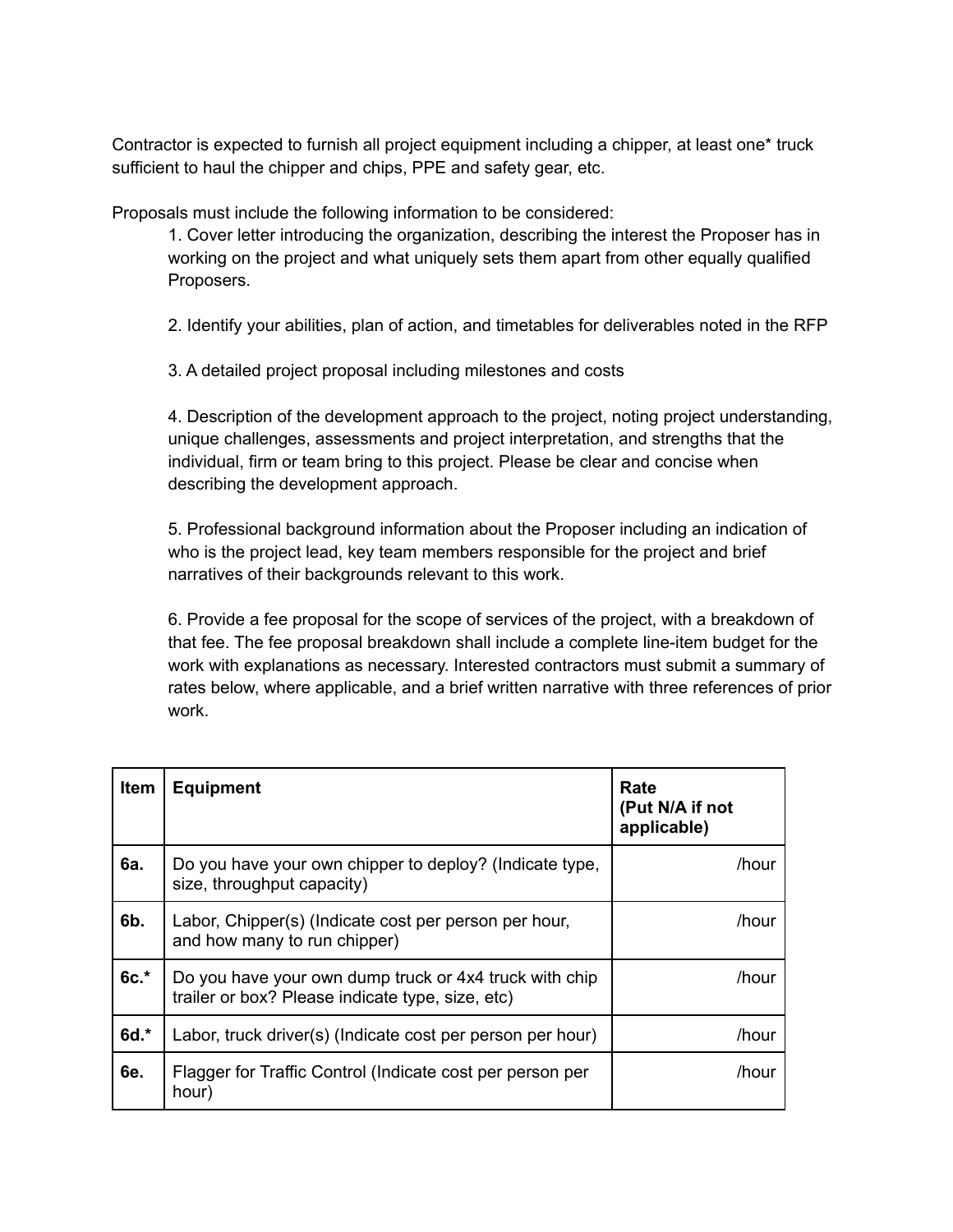\*Multiple trucks and drivers are preferred so chipping services do not have to halt while drivers make runs to Pitkin County Landfill to drop off chips.

**6f.** Proposers must present satisfactory evidence that they are fully prepared with the necessary experience to furnish the articles called for and to conduct the WORK as required by the specifications. Proposers must provide three (3) references from similar projects within the last five years using the table below.

| <b>Project Title, Dates, and</b><br>Location | <b>Landowner/Customer and</b><br>phone no. | <b>Project Description</b> |
|----------------------------------------------|--------------------------------------------|----------------------------|
|                                              |                                            |                            |
|                                              |                                            |                            |
|                                              |                                            |                            |

7. A written statement identifying any reservations, conditions or constraints related to the request for proposals.

8. Please submit your completed packet in PDF format to [ali.hager@aspenfire.com](mailto:ali.hager@aspenfire.com).

# **SELECTION CRITERIA**

This project will be a "time and materials" contract. Selection of contractors is determined by price, proven experience of quality and timeliness, and experience within Roaring Fork Valley terrains. As the successful candidate you will demonstrate:

- Significant experience in chipping, hauling, traffic control, and all associated planning
- Experience, qualifications, and expertise with public safety and/or local government
- Demonstrated ability to provide services described
- Quality of work as verified by references
- Willingness to accept the Aspen Fire Protection Districts contract terms
- A proven track record of project management by meeting committed deadlines and costs

• Professional fee is competitive and based upon the scope and quality of the work to be provided and the ability to bring the project in on budget and on time.

In the event that only one (1) proposal is received in response to this RFP, the Aspen Fire Protection District may require assistance from the single responsive and responsible Proposer in the preparation of a proposal price analysis in order to determine whether the single proposal received by the Aspen Fire Protection District is fair and reasonable.

The Aspen Fire Protection District maintains the right, but shall be under no obligation, to award a contract to the responsive and responsible Proposer whose proposal is deemed by the Aspen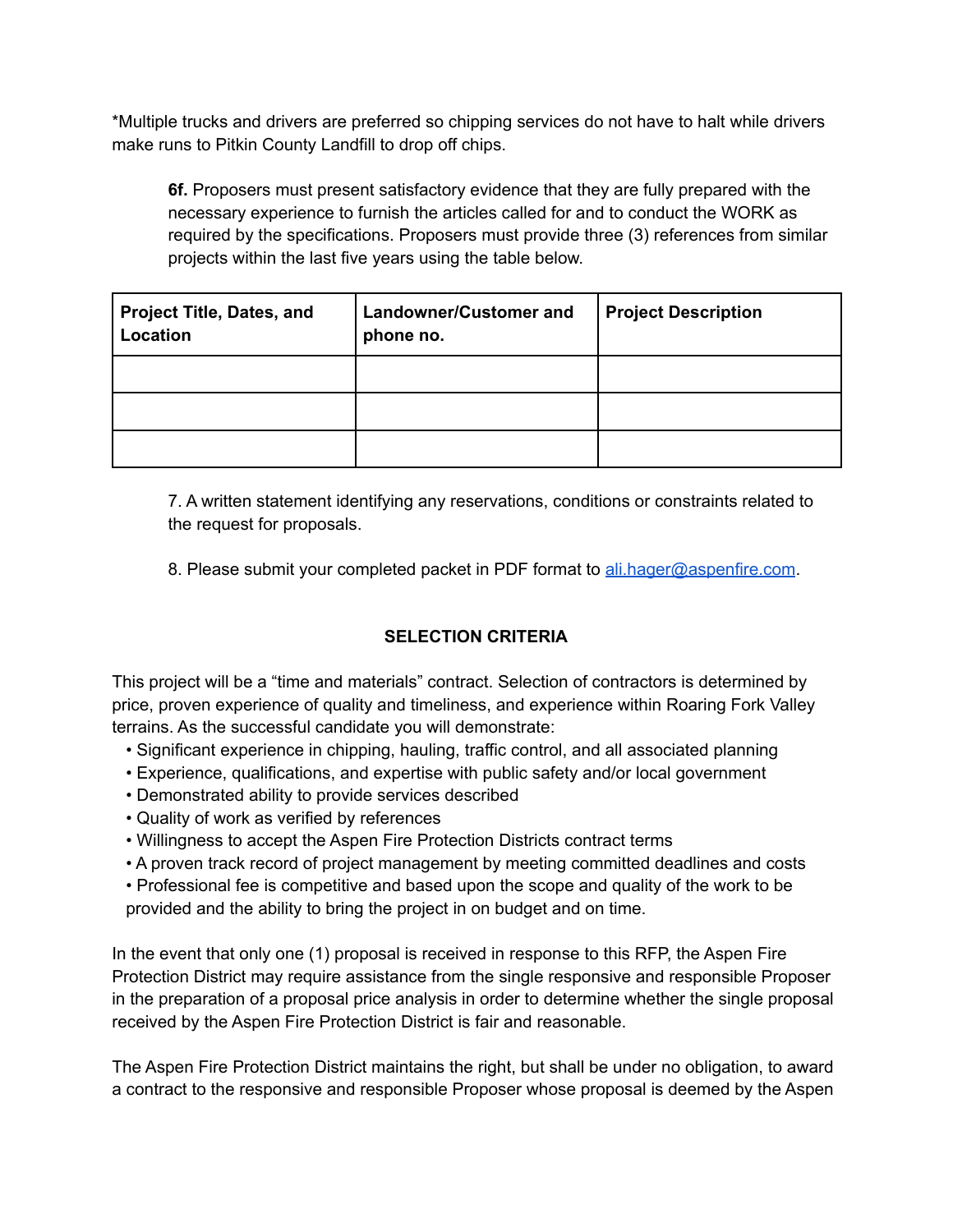Fire Protection District to be most advantageous to the District as determined by capability, qualifications and other factors set forth above.

## **LICENSING & INSURANCE**

Contractor is responsible for maintaining any licensing required by Pitkin County and/or the City of Aspen. Contractor would be responsible for maintaining industry standard liability and accident insurance, obtaining encroachment permits as needed and maintaining appropriate fire suppression equipment on site. Contractor's insurance policy or policies shall provide for minimum coverage limit of \$1,000,000 combined bodily injury and property damage liability, or its equivalent, and shall further provide that such policy is subject to cancellation only upon 30 days' prior written notice delivered to AFPD. Such insurance shall be issued by a company or companies admitted to transact business in the State of Colorado. Contractor shall, prior to commencement of this project, furnish to AFPD a certificate evidencing that such insurance has been procured and is in full force and effect, together with a copy of an endorsement confirming coverage of the AFPD as an additional insured.

# **TERMS AND CONDITIONS**

### **A. Invitation**

Qualified consultants (herein the "Proposer(s)") are invited to submit a sealed proposal to the Aspen Fire Protection District, Colorado, to develop a Community Risk Assessment and Standards of Cover for Aspen Fire Protection District.

The purpose of this solicitation is to bind a qualified, competent, and experienced Proposer into a formal written agreement with the Aspen Fire Protection District to perform the scope of work described in this Request for Proposals.

This invitation is not to be construed as a commitment of any kind on the part of the Aspen Fire Protection District, nor does it commit the Aspen Fire Protection District to pay or otherwise reimburse any costs incurred in the submission of a proposal package, nor for any costs incurred prior to the mutual execution of a formal written agreement.

# **B. Advertisement and Notice of Invitation**

Requests for Proposal (herein "RFP"), including response submittal requirements for:

# **Aspen Fire Protection District Neighborhood Chipping Services**

Should be emailed in PDF Format to Ali Hager at [ali.hager@aspenfire.com](mailto:ali.hager@aspenfire.com) by 5pm on 6/24/22. All questions shall be directed to Ali Hager at [ali.hager@aspenfire.com](mailto:ali.hager@aspenfire.com) by 5 pm MDT, 6/13/2022. Written responses to questions will be returned to you via email by 5 pm MDT, 6/15/2022.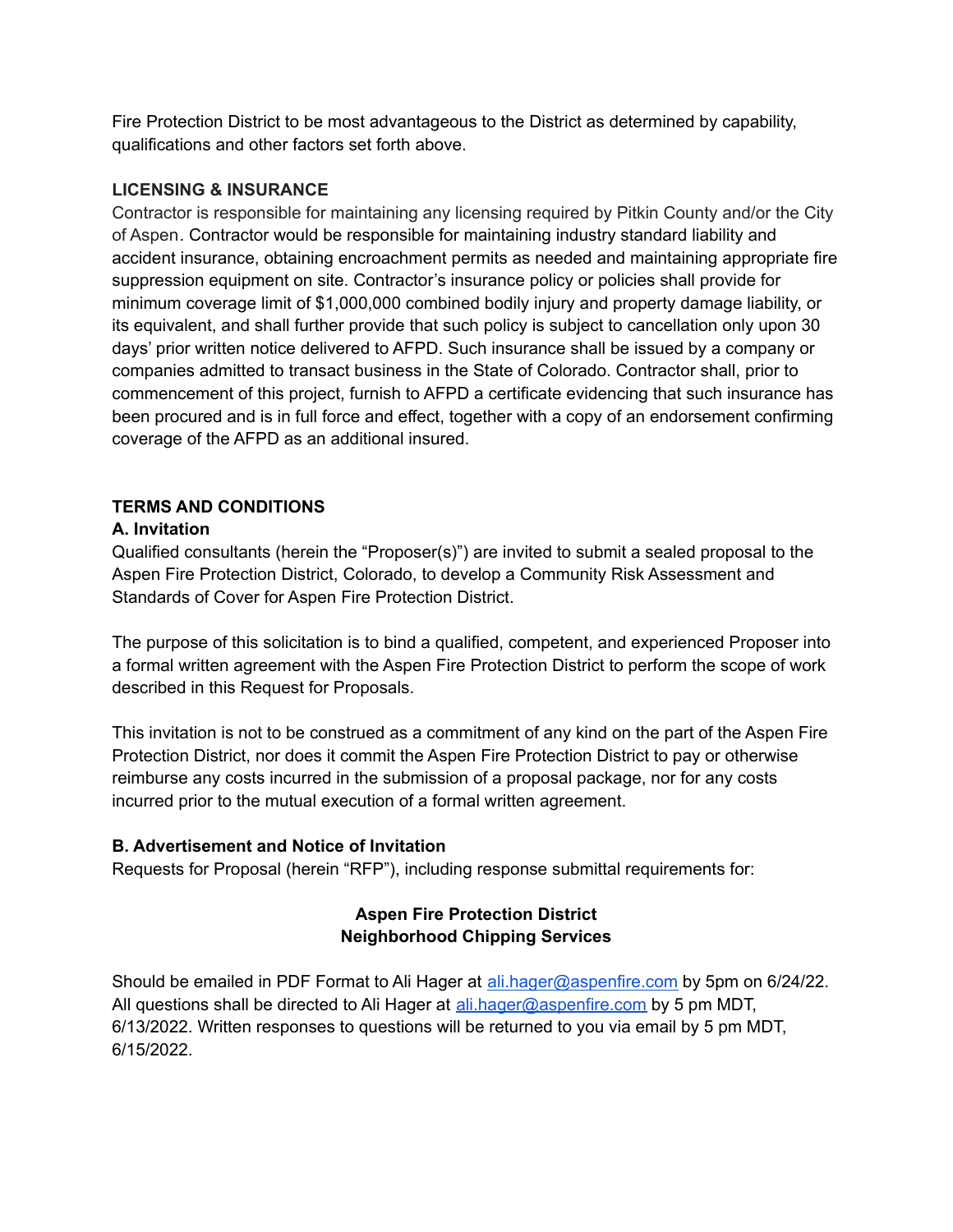**C.** The Aspen Fire Protection District is under no obligation to comply with the schedule shown herein or with any of the times and dates listed above, provided that all prospective Proposers or other interested parties known to the Aspen Fire Protection District shall be notified equally of changes made to the schedule by the Aspen Fire Protection District within a reasonable time after any such changes are made. In no event shall any proposer or other interested parties have any redress to the Aspen Fire Protection District, be it financial or otherwise, in the event the Aspen Fire Protection District changes this schedule in any way. Responsibility for submitting the proposal to the Aspen Fire Protection District on or before the Deadline shall remain solely and strictly that of the Proposer.

**D.** All Proposers are encouraged to review this RFP carefully and to investigate all conditions involved in the execution of work requested. The selected Proposer shall not be allowed additional compensation for items on which it has failed to inform itself prior to the opening of Proposals.

**E.** In the event that only one (1) proposal is received in response to this RFP, the Aspen Fire Protection District may require assistance from the single responsive and responsible Proposer in the preparation of a proposal price analysis in order to determine whether the single proposal received by the Aspen Fire Protection District is fair and reasonable.

**F.** The Aspen Fire Protection District maintains the right, but shall be under no obligation, to award a contract to the responsive and responsible Proposer whose proposal is deemed by the Aspen Fire Protection District to be most advantageous to the District as determined by capability, qualifications and other factors set forth above.

**G. Professional Services Agreement.** Upon selection, the selected Proposer shall execute a professional services agreement with the Aspen Fire Protection District, an example of which is attached to this document.

**H. Confidentiality.** By submitting a bid, the Proposer certifies that it has not and will not disclose any information about its bid to any other potential Proposers until after the procurement process is complete.

**I.** The Aspen Fire Protection District reserves all rights to investigate the qualifications of any and all individuals and firms under consideration, to perform a financial audit of one or more firms, to confirm any part of the information furnished in a proposal, and to require further evidence of managerial, financial or professional capabilities which are considered necessary for the successful performance of work described in this RFP. The Aspen Fire Protection District reserves the right to reject any or all proposals and to waive informalities and minor irregularities in proposals received.

**J. Public Records.** All proposals and supporting documents, except such information that discloses proprietary or financial information submitted in response to qualification statements, becomes public information held in custody of the Aspen Fire Protection District after the proposal submittal date given in this RFP. The Aspen Fire Protection District assumes no liability